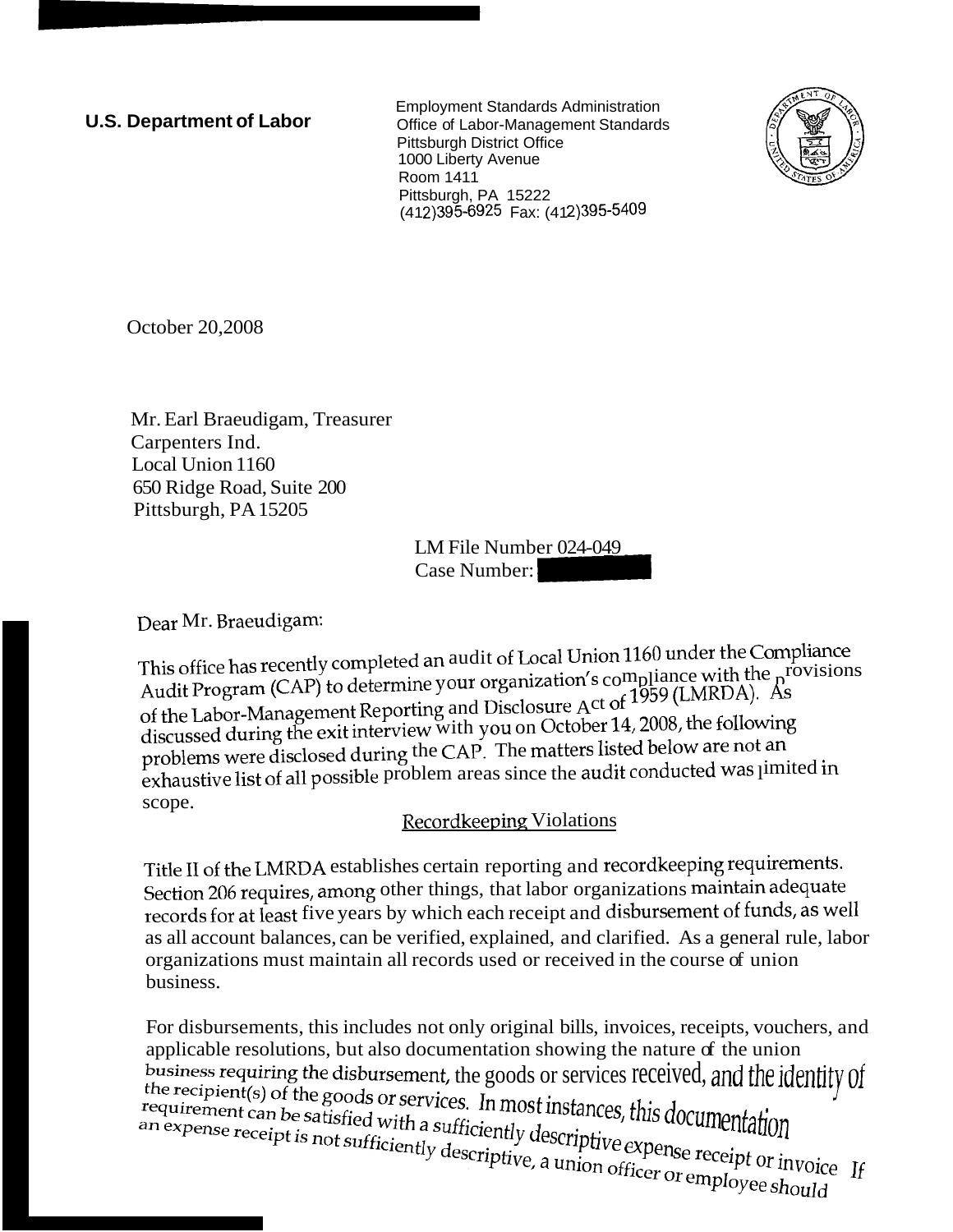Mr. Earl Braeudigam October 20,2008 Page 2 of 3

write a note on it providing the additional information. For money it receives, the labor organization must keep at least one record showing the date, amount, purpose, and source of that money. The labor organization must also retain bank records for all accounts.

The audit of Local Union 1160's 2008 records revealed the following recordkeeping violations:

1. Officer and Employee Expenses

Local Union 1160 did not retain adequate documentation for reimbursed expenses incurred by union officers totaling at least \$1,162.80. For example, on September 6, 2007, Recording Secretary Donald Troesch and President Wayne Babjack were reimbursed hotel expenses for travel related to Pennsylvania State Council of Carpenters Convention. However, no receipts were retained in support of those payments. As previously noted above, labor organizations must retain original receipts, bills, and vouchers for all disbursements. The president and treasurer (or corresponding principal officers) of your union, who are required to sign your union's LM report, are responsible for properly maintaining union records.

2. Lack of Salary Authorization

Local Union 1160 did not maintain records to verify that the salaries reported in Item 24 (All Officer and Disbursements to Officers) of the LM-3 was the authorized amount and therefore was correctly reported. The union must keep a record, such as meeting minutes, to show the current salary authorized by the entity or individual in the union with the authority to establish salaries.

During the next membership meeting, officer salaries will be addressed. Local Union 1160 will provide OLMS with a copy of the membership meeting minutes, addressing officer salaries, by November 14,2008.

Based on your assurance that Local Union 1160 will retain adequate documentation in the future, OLMS will take no further enforcement action at this time regarding the above violations.